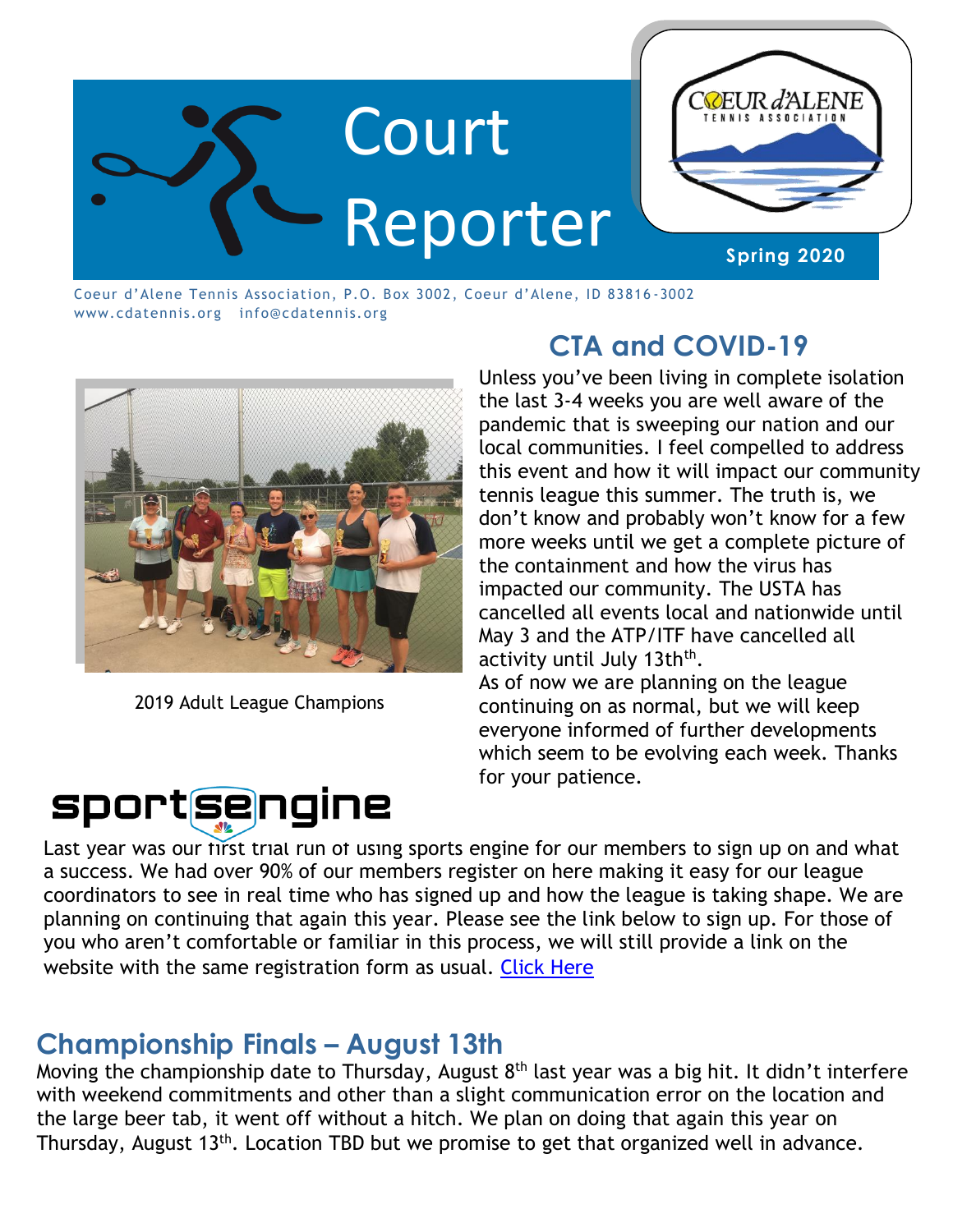

#### **Michael Marceau Memorial Sportsmanship Award**

We would like to congratulate Stephanie Hallock as our 5<sup>th</sup> recipient of the Michael Marceau Sportsmanship award! Since joining the league in 2008, she's enjoyed getting to know her team mates the most. "It's a great way to exercise while having fun and connecting with people," she said. I asked her who she really wanted to beat this upcoming season and in true "good sportsmanship" fashion, she deflected and continued on with shots that she could work on. We're happy to have people like Stephanie in our league who really embody what this award is all about.

At the end of the season we will be asking for nominations for someone you feel deserves to win this award. Michael was a great steward of the game and even more, his joy and good attitude was infectious to those who were around him. We will have more details on the nomination process later in the season.

## **2020 CTA Kickoff Party and Captain's Meeting**

We would like to cordially invite all participants to the 2020 CTA Kickoff Party. Tentatively it will be held Thursday, May 28<sup>th</sup> at the Peak in Hayden at 6PM. We will be providing food and drinks and possibly a few tennis games for anyone who wishes to participate. The most important event of the evening will of course be meeting your new teammates, exchanging contact information, meeting your captain and most importantly, coming up with a strategy to lay a beat down on all of the other teams.

This event will be starting around 6PM so please come join us for some fun and socializing. For the captains, we are scheduling a meeting on Wedneday, May 27th at the Peak in Hayden at 6pm to go over the season.

## **Adult Ranking Clinic**

Just a quick note on the Adult Ranking Clinic. If you are a NEW member, it is MANDATORY that you attend 1 of the 2 provided ranking clinics. The last couple of years we've had a few new members not attend and not get properly ranked. This has given us some lopsided results over the first few weeks and has also been a balancing act for some of the captains with challenging up and or down. So, if you are NEW, you MUST attend one of the clinics. Please reach out to us if this is impossible and we'll do what we can to get you properly ranked.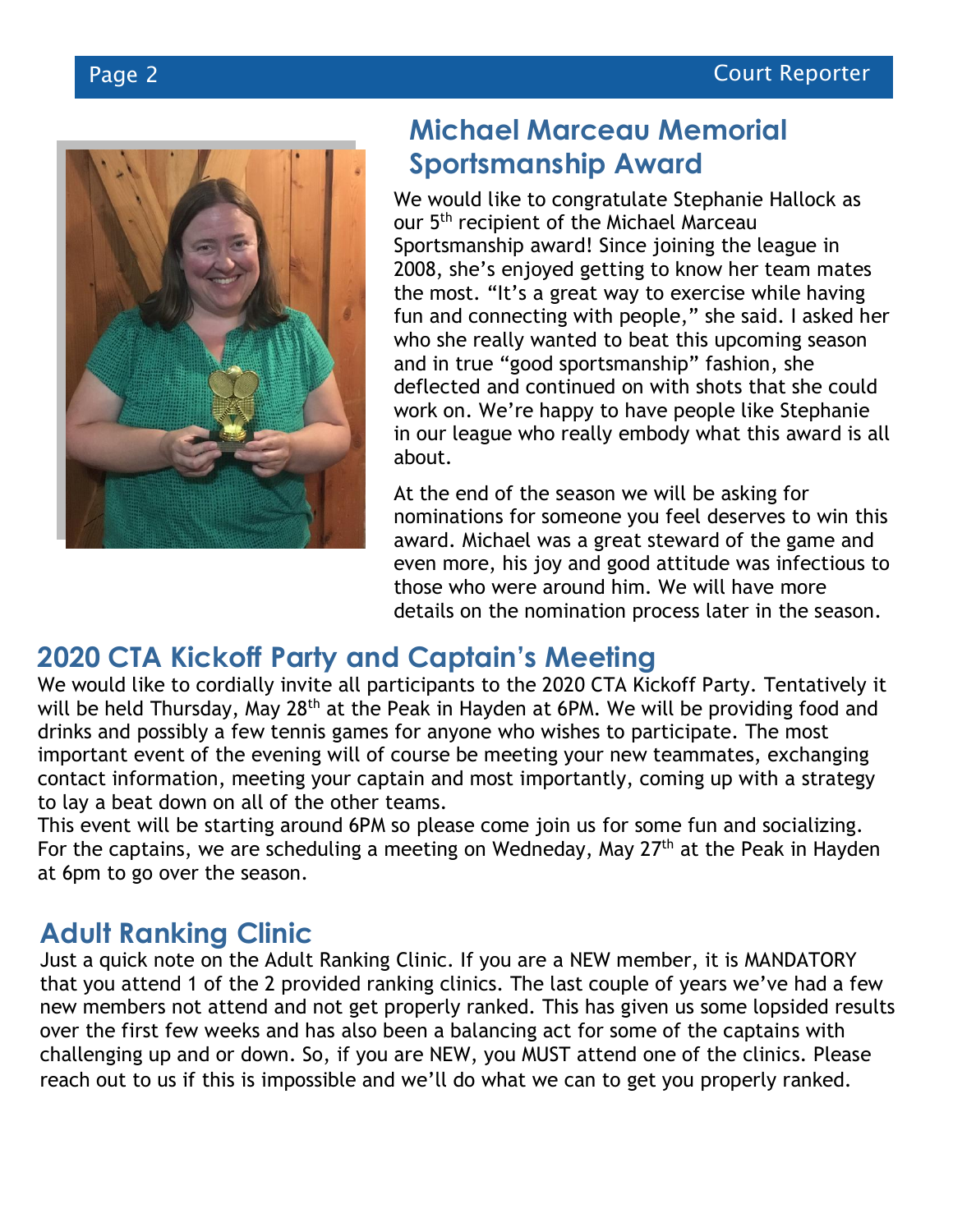

# **2020 Junior Tournament Results**

| Group 1       | First Place - Turner Cox      |
|---------------|-------------------------------|
|               | Runner Up - Jayden Johnson    |
| Group 2       | First Place - Brady Hanna     |
|               | Runner Up - Kobe DeLeonard    |
| Group 3 and 4 | First Place - Tate Burkholder |
|               | Runner Up - Caiddon Dryden    |
| Group 5       | First Place - Ethan Johnson   |
|               | Runner Up - Elias Oguma       |

## **Junior League 2020**

Stay tuned for an update in a few weeks on the junior program. We've got some great ideas in the works but need to see how this health crisis is playing out and how long the quarantine continues. Thanks for your patience.

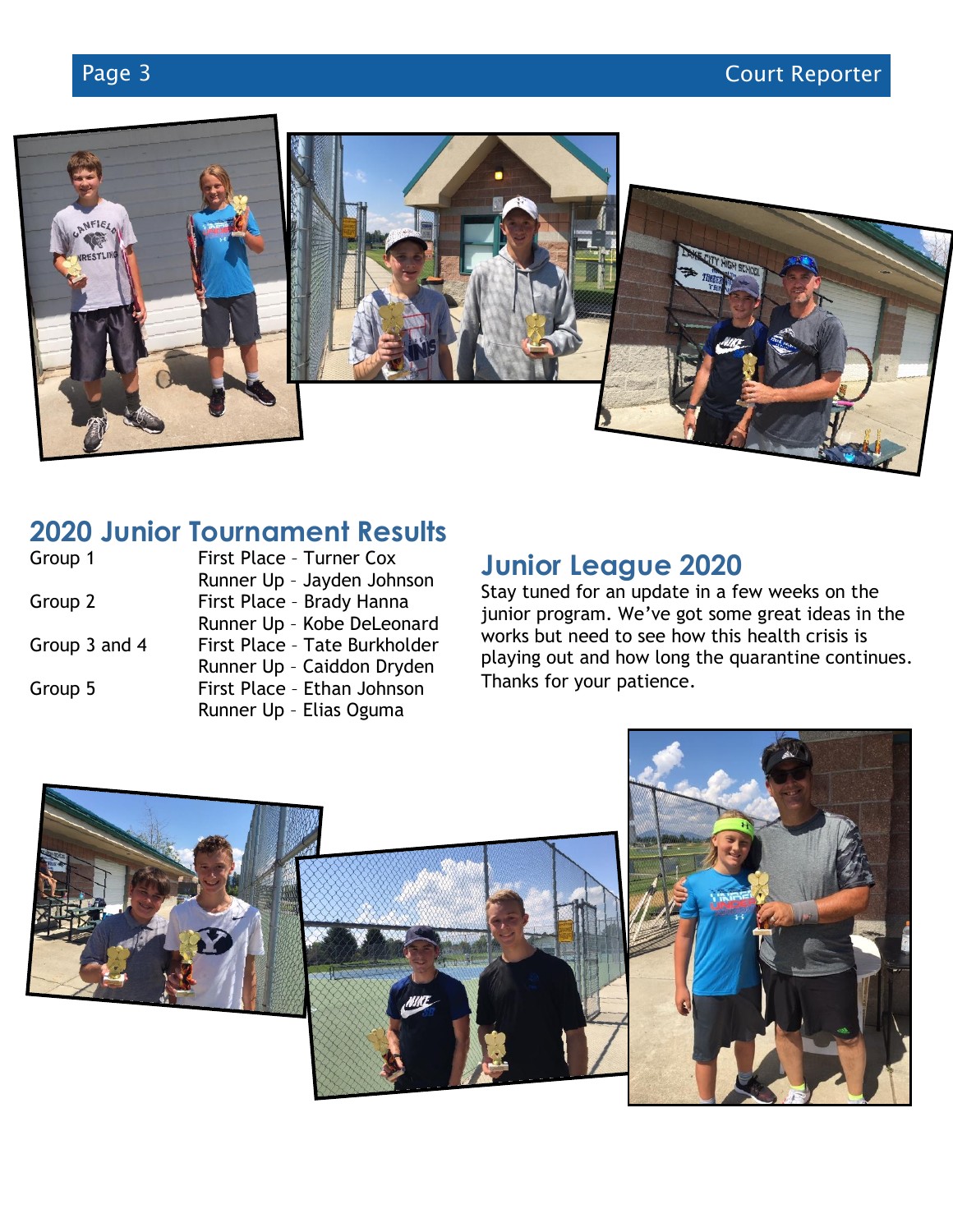### **Important Dates to Remember**

- April 30<sup>th</sup> Registration Deadline
- May 12<sup>th</sup> Ranking Clinic (Adults) Peak Tennis in Hayden @ 6PM
- May 16<sup>th</sup> Ranking Clinic (Adults) Cherry Hill @ 10AM
- May 20<sup>th</sup> Junior League Registration Deadline
- May 27<sup>th</sup> Captain's Meeting Peak Tennis in Hayden @ 6PM
- May 28<sup>th</sup> CTA Kickoff Party Peak Tennis in Hayden @ 6PM
- June 6<sup>th</sup> Junior Ranking Clinic Lake City High School @ 9:30AM
- June 8<sup>th</sup> Adult League Starts
- June 22<sup>nd</sup> Junior League Starts
- August 1<sup>st</sup> Junior League Tournament/Pizza Party Lake City HS
- August 13<sup>th</sup> End of Season BBQ/Championship Match 6PM Lake City HS

## **A Few Reminders on Court Etiquette**

- Please play to the pace of the server
- 10 minute warm up please don't try to hit winners at this time
- Please wait till the ball lands until you make an out call
- If the ball hits the line, then it is in
- Call the score out loud so your opponent can hear it
- If can't hear your opponent, ask for hand signals
- Don't cross onto another court to retrieve your ball if a point is going on
- Make sure and call a "Let" on your court if a ball comes on and it bothers you
- Please wait until the  $2^{nd}$  serve point is played out before you go chase the missed ball from the first serve
- For more rules and etiquette tips see the "Friend at Court" at https://assets-ssl.usta.com/assets/1/15/2015fac-links.5.pdf